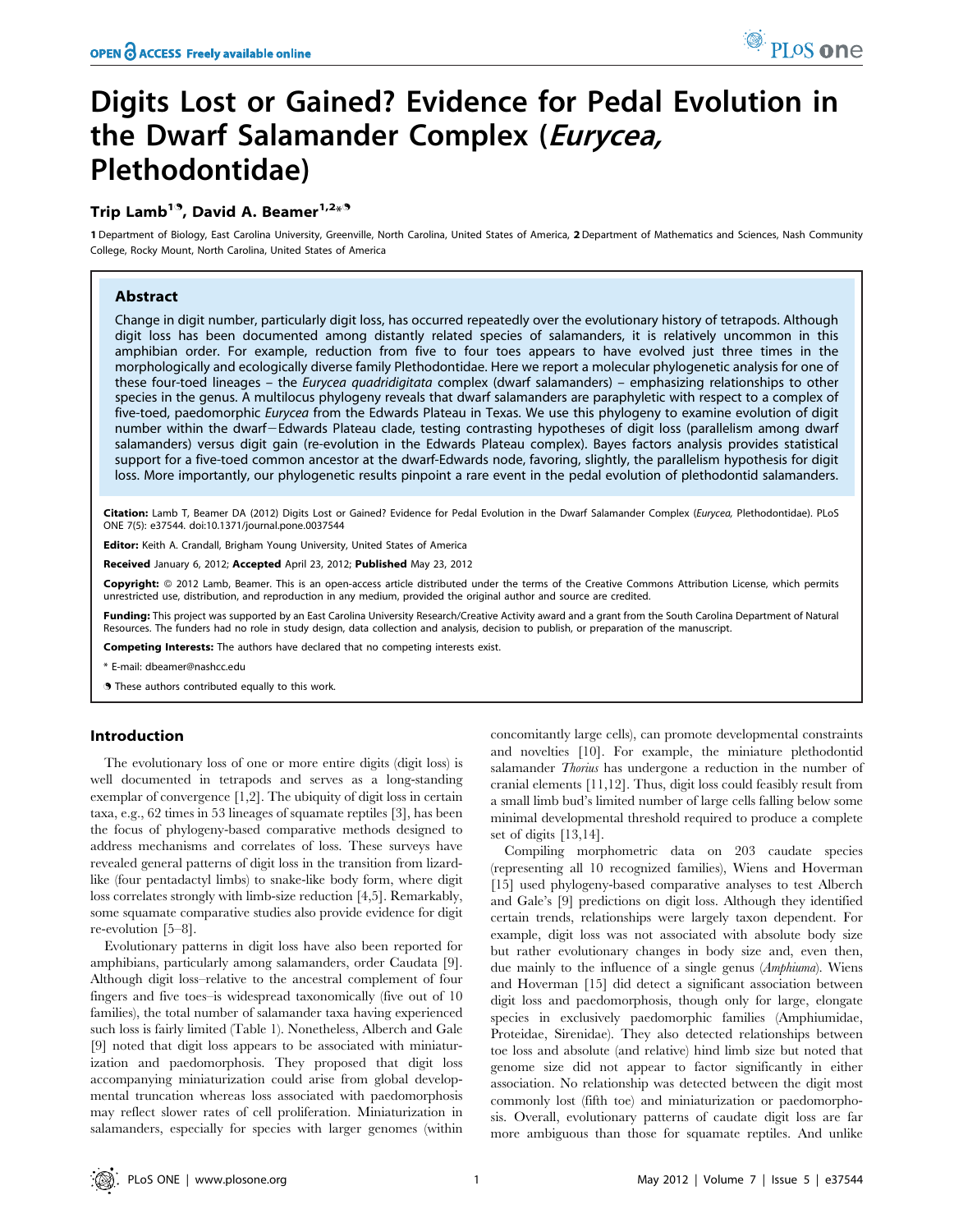Table 1. Taxonomic distribution of digit reduction in the order Caudata.

| Genus                | <b>Family</b>  | Species $#$    | Reduced digit $#$ |
|----------------------|----------------|----------------|-------------------|
| <b>Batrachuperus</b> | Hynobiidae     | 5              | P 4               |
| Paradactylodon       | Hynobiidae     | 3              | P 4               |
| Salamandrella        | Hynobiidae     | $\overline{2}$ | P 4               |
| <b>Necturus</b>      | Proteidae      | 5              | P 4               |
| Proteus              | Proteidae      | 1              | M 3; P 2          |
| Pseudobranchus       | Sirenidae      | $\overline{2}$ | M 3; P 0          |
| Siren                | Sirenidae      | $\overline{2}$ | P <sub>0</sub>    |
| Amphiuma             | Amphiumidae    | 3              | M 1,2,3; P 1,2,3  |
| <b>Batrachoseps</b>  | Plethodontidae | 20             | P 4               |
| Eurycea              | Plethodontidae | $\overline{2}$ | P 4               |
| Hemidactylium        | Plethodontidae |                | P 4               |

 $M =$  manus,  $P =$  pes.

doi:10.1371/journal.pone.0037544.t001

squamates, digit re-evolution has not been reported for salamanders, despite one hypothesis for limb development that posits the evolution of novel digits [16].

Here we present a phylogeny for the plethodontid genus Eurycea that reveals a change in digit number among closely related species. Our molecular phylogenetic survey centers on relationships in the  $E.$  quadridigitata complex [17], a four-toed species group known as the dwarf salamanders. Based on analyses of nuclear and mitochondrial genes, we reject the monophyly of dwarf salamanders and provide instead strong support for their paraphyly relative to a five-toed species complex from the Edwards Plateau in Texas. We use our phylogeny to examine the evolution of digit number in *Eurycea*, testing the contrasting hypotheses of independent digit loss (parallelism among dwarf salamander lineages) versus digit gain (re-evolution in the Edwards Plateau complex).

## Methods

#### Taxon and Gene Locus Sampling

The dwarf salamanders are one of the three plethodontid taxa characterized by loss of a single digit on the pes (Table 1). Distributed throughout the southeastern Coastal Plain, dwarf salamanders were considered to represent a single species, Eurycea quadridigitata [18], until a distinct color morph was elevated to species status  $(E. \; \text{chamberlain})$  [17]. Further, one of us  $(DAB)$  noted separate topological placements for eastern (South Carolina) versus western (Texas) E. quadridigitata in a phylogeny for the paedomorphic Eurycea that constitute the Edwards Plateau complex [19]. To examine lineage diversity among dwarf salamanders more fully, we generated DNA sequence data on 120 individuals, representing dense geographic sampling (88 localities, Table S1) across the range of the E. quadridigitata complex (Fig. 1). To explore phylogenetic relationships of dwarf lineages relative to the genus overall, we surveyed 15 additional species (representing the remaining four species complexes in Eurycea), including eight species in the Edwards Plateau complex (Fig. 1). Outgroup taxa included Gyrinophilus porphyriticus, Pseudotriton ruber, Stereochilus marginatus, and Urspelerpes brucei [20], which, together with Eurycea, represent all genera within the tribe Spelerpini [21]. Specimens were maintained and euthanized following standard procedures approved by East Carolina

University's Animal Care and Use Committee, outlined expressly for this survey (Animal Use Protocol  $# D247$ ).

We sequenced portions of two mitochondrial genes–NADH dehydrogenase subunit 2 (Nd2, 1,020 bp) plus an adjacent transfer RNA (tRM<sup>trp</sup>,  $\sim$  70 bp), and cytochrome b (Cytb, 1,012 bp)–for all specimens. We also sequenced three additional genes for a subset of dwarf salamanders  $(n = 23)$  representing phylogeographic lineages identified by our initial mtDNA dataset. These loci, chosen for slightly to substantially slower evolutionary rates relative to Cytb, included another mitochondrial gene, 16S ribosomal RNA (16 s, 529 bp), and two nuclear genes, proopiomelanocortin (Pomc, 536 bp) and recombination activating gene 1 (Rag1, 1131 bp). Amplification primer sets and cycling conditions are listed in Table S2. Sequences were generated on an Applied Biosystems 3130 capillary machine and aligned in CLUSTAL X 1.81 [22]. Protein-coding sequences were translated to ensure appropriate reading frames. Regions of the  $16 s$ alignment for which nucleotide position homologies varied across gap parameter settings were excluded, yielding a slightly smaller final dataset (512 bp). Genbank accession numbers are listed in Table S3.

#### Phylogenetic Analysis

We analyzed two concatenated datasets  $(1 = 1)$  mitochondrial genes  $Cytb+Nd2+tRNA^{trp}$ , and  $2 =$  all-genes) using Bayesian inference (BI) and likelihood (ML) methods. We identified nucleotide substitution models for each gene for BI, partitioning protein-coding genes by codon position and assessing gene/codon partitions by the Bayesian Information Criterion [23]. We implemented BI analysis in MrBayes 3.1.2 [24,25], involving two concurrent runs of four simultaneous Markov Chain Monte Carlo (MCMC) chains for ten million generations, with a sample frequency of 1,000 generations. Topologies in the first 25% of the posterior distribution were discarded as burn-in, and the remaining trees were summarized as a majority consensus. Convergence of model parameters and topology were assessed by the program Are We There Yet (AWTY) [26].

ML analyses were executed in RAxMLHPC v7.2.8 [27], employing the rapid hill-climbing algorithm [28]. Parameters for the analyses incorporated the GTRGAMMA model of evolution, and 100 random addition sequence replicates were conducted. Branch support was computed via 100 non-parametric bootstrap replicates [29].

The degree to which individual gene sequences support (or are discordant with) clades identified by concatenated data reflects gene-tree heterogeneity. Concatenation approaches focused at the level of a species complex can generate misleading results due to incomplete lineage sorting, introgression, or deep coalescences [30]. In some of these cases, species tree inference methods (e.g., Bayesian concordance, coalescent models) can outperform data concatenation analyses [31]. Thus, we also estimated a species tree using a two-step Bayesian concordance analysis (BCA) [32] and a multispecies coalescent model, implemented in BEST ver. 2.3 [33].

For BCA, we generated posterior probability distributions for the gene tree of each locus separately using MrBayes 3.1.2 (4 MCMC chains; 5 million generations). Upon discarding the first 4 million generations from each locus run, we used BUCKy (Bayesian Untangling of Concordance Knots) v 1.2 b [34] to construct a primary concordance tree from the posterior distributions obtained for these loci. BUCKy also generates concordance factors, which represent the proportion of genes supporting a given clade. We conducted two BCA runs; in the first, mitochondrial genes were analyzed separately, for a total of five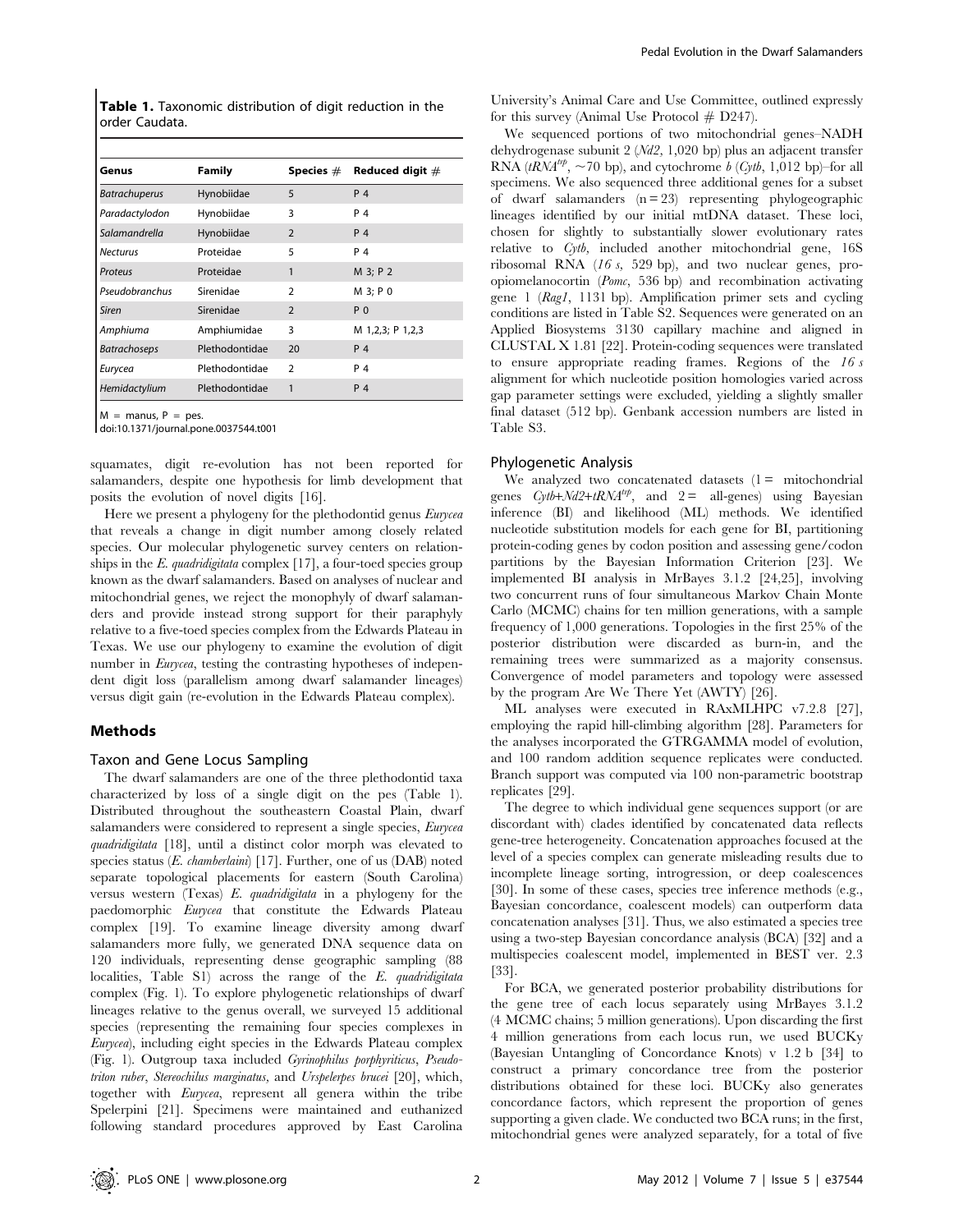

Figure 1. Distribution map of the dwarf salamander complex. Sampling localities are color-coded to depict phylogeographic lineage assignments (Fig. 2); numbers indicate localities for Edwards Plateau species (see Table S3). Illustrated, left to right, are Eurycea tonkawae (an Edwards Plateau species), E. chamberlaini, and E. quadridigitata. doi:10.1371/journal.pone.0037544.g001

loci. In light of linkage, however, we combined the mitochondrial gene sequences in the second BCA, for a total of three loci (a single mitochondrial linkage unit; 2 nuclear genes).

two hypotheses using the Bayes factors statistic, where  $2(\ln L H_1$ lnL  $H_2$ ) is the Bayes factor (BF), with a BF  $\geq 2$  interpreted as positive support and  $BF > 5$ , strong support [36].

We used BEST v 2.3 [33] to estimate a species tree that accounts for deep coalescence. Each phylogeographic lineage of the dwarf salamander complex was treated as a separate species for the BEST analysis, which ran for 120 million generations, with a sample frequency of 1000 generations. We used a uniform prior (0, 3) for gene mutation estimate and modeled the effective population size with an inverse gamma distribution ( $\alpha = 3$ ,  $\beta$  = 0.1). Convergence of model parameters and topology were assessed using AWTY [26].

## Ancestral State Reconstruction

We examined character state history of digit number (4 vs. 5 toes) using MCMC methods [35] implemented in the program BayesTraits V1.0 (www. evolution.rdg.ac.uk). To test the contrasting hypotheses of digit loss among the dwarf salamanders (parallelism) versus digit gain in the Edwards Plateau complex (reevolution), we used the all-genes dataset to reconstruct the ancestral state for the node subtending the dwarf-Edwards clade. Reconstruction involved the reversible-jump model, with an exponential prior seeded from a uniform on the interval 0 to 30. We set the ratedev parameter to 8 (which, in conjunction with the previously identified prior, produced acceptance rates in the desirable (15–40%) range) and ran the analysis for 100 million iterations.

For a second assessment (again, using the all-genes dataset), we employed the fossilize command in BayesTraits, implementing two constraint analyses–the first fixing the dwarf-Edwards node at five toes (i.e., the parallelism hypothesis), the second at four toes (re-evolution hypothesis). We compared harmonic means for the

#### Results

## Phylogenetic Analysis of Concatenated Sequences

We observed 87 haplotypes among 120 dwarf salamanders based on the mitochondrial genes (Cytb,  $Nd2$ , tRNA<sup>trp</sup>) dataset, from which we identified five phylogeographic lineages in BI and ML analyses. We refer the two eastern-most lineages to the currently recognized species Eurycea quadridigitata and E. chamberlaini (based on topotypic specimens) and designate the remaining three as the Florida panhandle, central, and western lineages (Fig. 2). Although the dwarf salamanders trace to a common node, they are paraphyletic by virtue of an additional group comprising eight species of paedomorphic *Eurycea* (each with five toes) from Texas (Fig. 2). As noted, the Texas paedomorphs represent a well-defined complex of 13 spring- and cave-dwelling species endemic to the Edwards Plateau and vicinity [19,37,38]. The dwarf salamander-Edwards Plateau clade (henceforth, dwarf-Edwards clade) receives strong support (Bayesian posterior probability  $[PP] = 1.0$ , as do its two subclades: 1) quadridigitata + chamberlaini + central + Florida panhandle lineages (PP = 1.0), and 2) western lineage + Edwards Plateau complex ( $PP = 1.0$ ). Within the latter subclade, a sister group relationship occurs between the western lineage and two paedomorphs (Eurycea naufragia + E. tonkawae), which, in turn, forms the sister group to the remaining Edwards Plateau species (Fig. 2). The ML phylogram is identical topologically to the Bayesian consensus tree, with comparable levels of support (Fig. 2).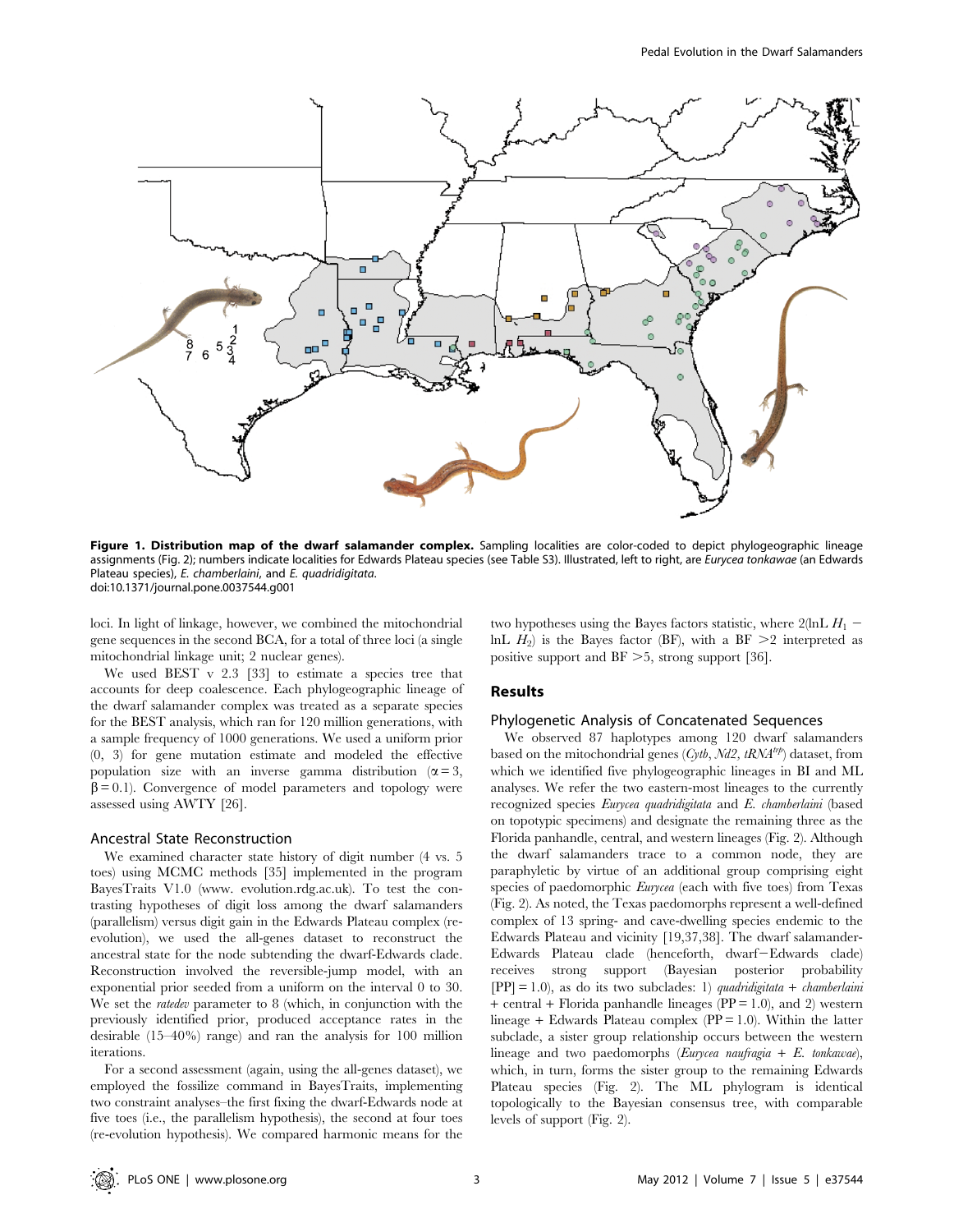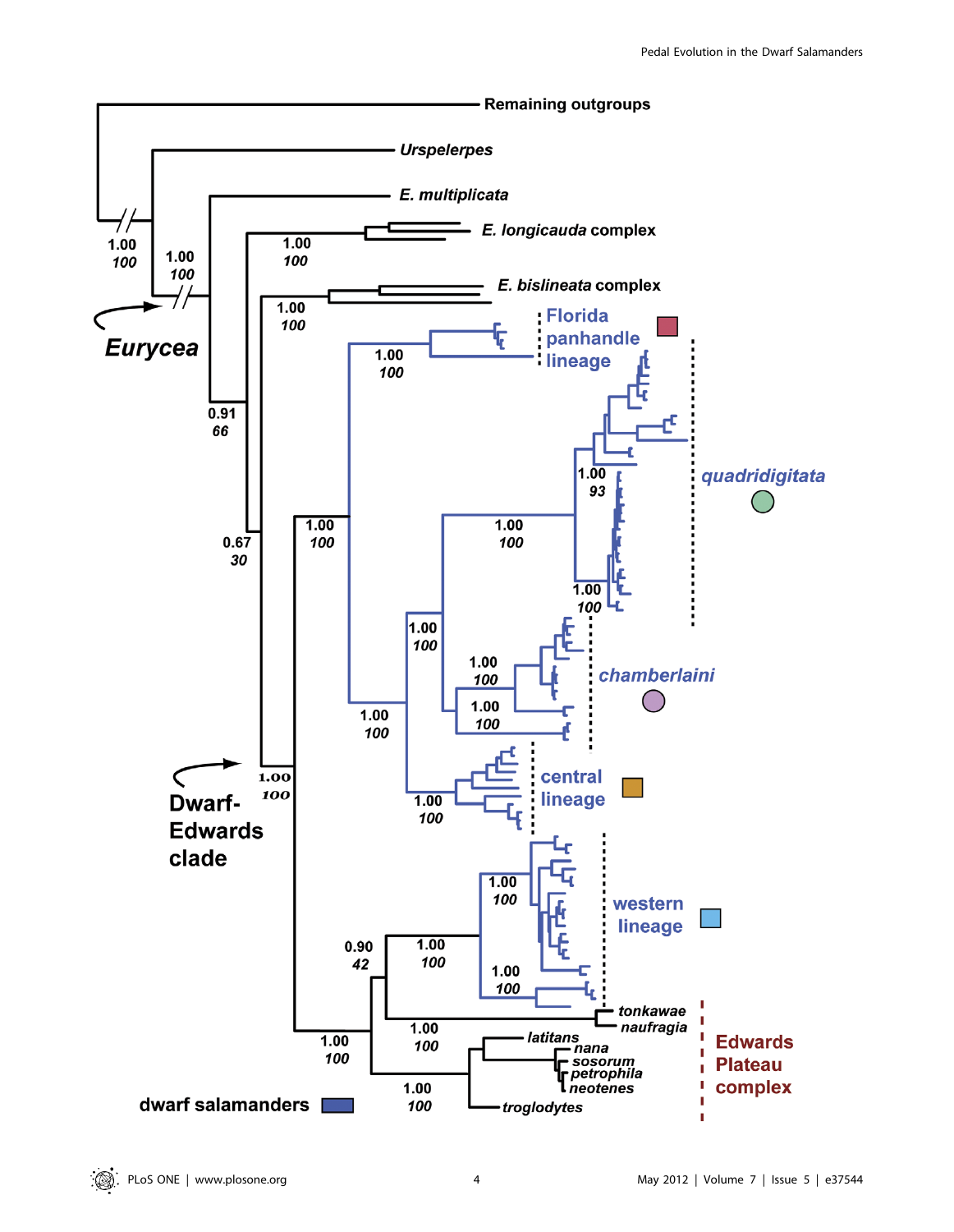Figure 2. BI phylogram for the mitochondrial genes Cytb, Nd2, and tRNA<sup>trp</sup>. Numbers adjacent to nodes are Bayesian PP and ML bootstrap (italicized) values. Nodal support is not labeled for fine-scale branching within dwarf phylogeographic lineages (or other species complexes). Colorcoded symbols accompanying dwarf lineages correspond to localities in Fig. 1. The outgroup species Gyrinophilus porphyriticus, Pseudotriton ruber, and Stereochilus marginatus are not shown. doi:10.1371/journal.pone.0037544.g002

Analysis of the all-genes dataset produced a Bayesian consensus tree largely congruent with the  $Cytb-Nd2-tRNA^{trp}$ phylogeny, again identifying the dwarf-Edwards clade and its two subclades (all  $PP = 1.0$ ; Fig. 3). The two phylogenies differ only in their placement of 1) the E. bislineata and E. longicauda complexes (sister groups in the all-genes topology) and 2) the aforementioned naufragia + tonkawae pairing. Specifically, naufragia + tonkawae shift from being the sister group to the dwarf western lineage–weakly supported in the  $Cytb-Nd2-tRNA^{trp}$  phylogeny  $(PP = 0.90; ML bootstrap = 42\%)$  and become the sister group to the remaining Edwards Plateau species  $(PP = 1.0)$  in the allgenes phylogeny. ML analysis of the all-genes dataset produced a topology identical to the Bayesian consensus tree, with bootstrap values strongly supporting the dwarf-Edwards clade and its two subclades (Fig. 3).

#### Species Trees

Figure 4 depicts the species trees generated by BCA for the five (mitochondrial gene partitioned) and three (mitochondrial genes combined) loci runs, which were topologically identical to the allgenes concatenation tree (Fig. 3). The BEST analysis produced a similar species tree, differing only in its placement of the E. bislineata complex, shown as the sister group to the dwarf-Edwards clade rather than the sister group to the E. longicauda complex (Fig. 4). Dwarf-Edwards relationships depicted in BCA and BEST trees were identical to those of the all-genes BI and ML trees (Fig. 3).

## Paraphyly through Introgression?

Could the sister group relationship observed between the dwarf western lineage and members of the Edwards Plateau complex represent historical introgression? If paraphyly were the result of hybridization, then digit evolution, whether loss or gain, could be called into question. Cases of historical introgression, as revealed



Figure 3. All-genes BI phylogram. All nodes have Bayesian PP values = 1.00; ML bootstrap values are listed in italics. The outgroup species Gyrinophilus porphyriticus, Pseudotriton ruber and Stereochilus marginatus are not shown. doi:10.1371/journal.pone.0037544.g003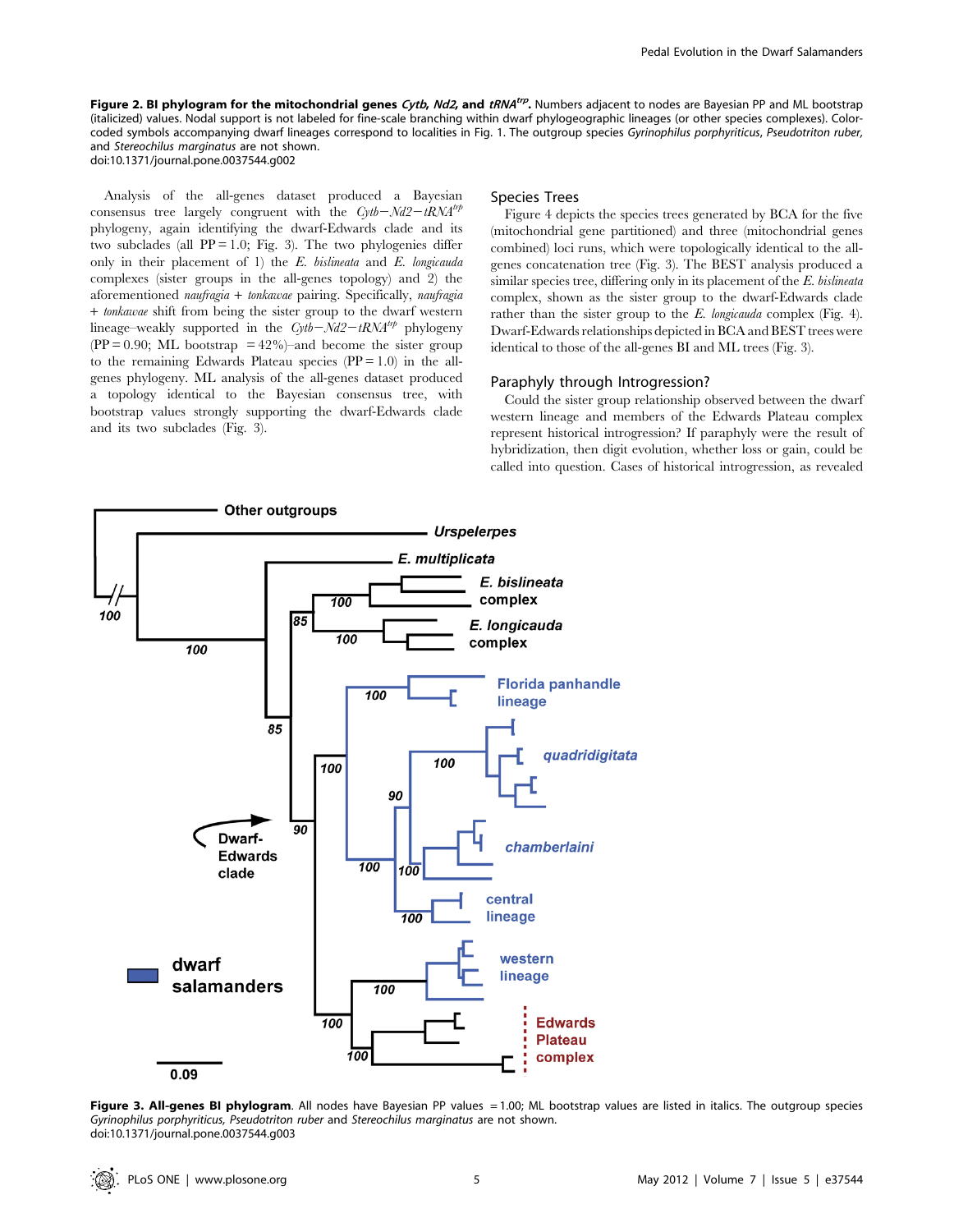

Figure 4. BCA and BEST species trees. Dotted lines depict alternative placement of the Eurycea bislineata complex identified in the BEST analysis. Numbers adjacent nodes are concordance factors (BCA) and BEST PP (italicized) values. doi:10.1371/journal.pone.0037544.g004

by mitochondrial capture, include several amphibian examples [39–42]. However, the dwarf-Edwards clade does not bear a molecular phylogenetic signature indicative of introgression. The mitochondrial and all-genes trees are essentially congruent: each depicts dwarf salamanders as being paraphyletic, with the western lineage forming the sister group to the Edwards Plateau complex. Moreover, BI analyses of the nuclear genes alone (Rag1, Pomc, Rag1+Pomc; not illustrated) fail to recover a monophyletic dwarf salamander complex, as would be expected for mitochondrial capture via introgression [42,43]. Both concordance (BCA) and coalescent (BEST) analyses yield the same dwarf-Edwards topology (i.e., the western lineage/Edwards Plateau complex is sister group to the remaining dwarf lineages) observed for the concatenated datasets. We would anticipate discordance among these estimated trees if hybridization (or, alternatively, coalescent variance) were a factor.

From a biological perspective, neither geographic distribution nor ecology presents opportunities for hybridization between the dwarf and Edwards complexes. They are presently allopatric: dwarf salamanders extend no further west than the San Jacinto drainage, and although the eastern-most species in the Edwards Plateau complex are found in the adjacent Brazos drainage, most occur south and west of the Colorado River (Fig. 1). The San Jacinto drainage roughly delimits the western range extent of eastern deciduous forest, which provides necessary habitat for dwarf salamanders. Eurycea is largely absent from the Brazos drainage, creating a distributional hiatus of  $\sim$ 200 kilometers between the two complexes. The possibility of historic overlap notwithstanding, pronounced life history differences between the dwarf (terrestrial adults with terrestrially-based courtship) and Edwards Plateau (aquatic paedomorphs, many of which are subterranean and/or have extremely limited ranges) complexes would likely have preempted genetic exchange. For these reasons, we consider the observed paraphyly having arisen through introgression to be unlikely.

## Ancestral State Reconstruction

The MCMC ancestral state reconstruction provided marginal support  $(PP = 0.67)$  for a five-toed character state for the dwarf-Edwards node. Results from Bayes factor comparisons of the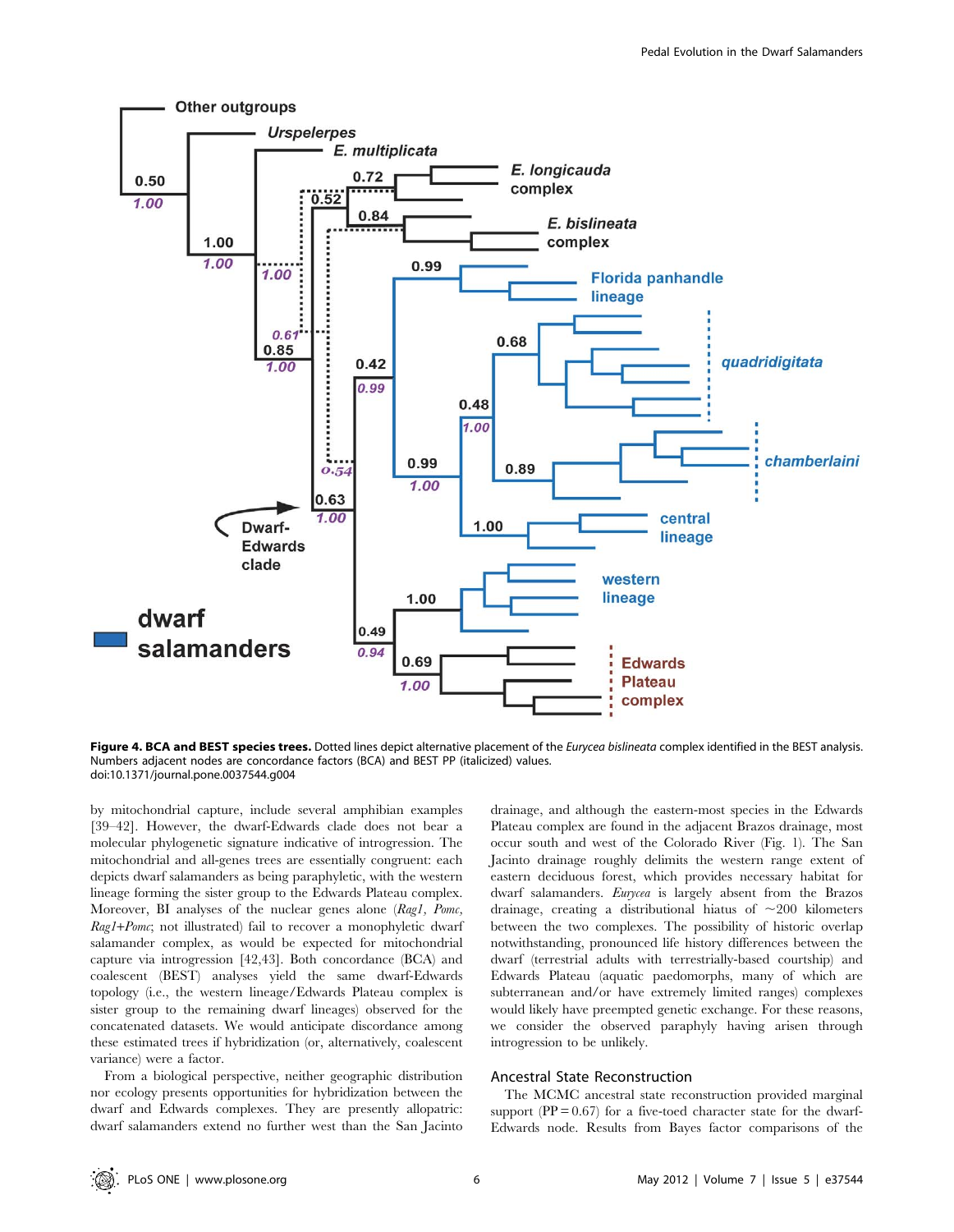constraint hypotheses corroborate MCMC ancestral state reconstruction, offering marginal to strong statistical support for a fivetoed character state (based on four independent runs, BF = 1.54– 5.43; lnL  $H_{\text{parallelism}} = -10.106358/-8.37903$ ; lnL  $H_{\text{re-evolu}}$  $t_{\text{tion}} = -9.10535/-8.429534$ . The complementary results of these two analytical approaches favor, slightly, parallelism (two independent losses of the fifth toe among dwarf salamanders) over digit re-evolution as the more likely hypothesis for pedal evolution in the dwarf-Edwards clade.

#### Discussion

Change in digit number within the dwarf-Edwards clade represents an otherwise rare evolutionary event in plethodontid salamanders, if not caudates in general. Nonetheless, certain chondrogenic features that distinguish caudate pedal development (relative to other tetrapods) provide plausible support for such change. First, salamanders undergo sequential digit formation during autopodial (hand/foot) development. Whereas frog and amniote digits develop synchronously, those of salamanders arise in a distinct anterior-to-posterior sequence: digit II then digit I develop first, followed by digits III, IV, and–on the pes–V [44]. The caudate mesopodium (carpal/tarsal elements) develops sequentially as well; elements proximal to digits I and II precede those proximal to digits III, IV, and V [45]. Second, the induction of digit loss in salamanders has shown that loss proceeds inversely from digit development [46,47]. The fifth toe, the last digit to develop on the pes, is the first to disappear under experimental manipulation. This posterior-to-anterior polarity is mirrored in nature: the fifth toe is the digit most commonly lost, and evolutionary loss on the manus and pes proceeds from digits IV and V, respectively (Table 1). These observations indicate that the developmental pathways responsible for caudate digit formation are also conducive to evolutionary loss of the fifth toe.

Despite aforementioned differences, caudate digit development does respond to the patterning protein Sonic hedgehog (SHH) in a manner similar to that observed in other tetrapods. For example, manipulation of SHH expression readily induces sequential digit loss in the axolotl, Ambystoma mexicanum [47]. SHH provides as well a developmental explanation for evolutionary digit loss among closely related species in the scincid lizard genus Hemiergis: changes in digit number (2 fingers/2 toes, 3/3, 4/4, 5/5) correlate strongly with SHH temporal expression [48]. If temporal expression of SHH does specify differences within *Hemiergis*, then comparable SHH alterations could influence digit number variation in other closely related tetrapod species. Heterochronic changes in SHH expression (and attendant regulatory proteins such as GLI3 [49]) offer a tenable mechanism for parallel digit loss in dwarf salamanders or, alternatively, digit re-evolution in the Edwards Plateau complex.

#### References

- 1. Lande R (1978) Evolutionary mechanisms of limb loss in tetrapods. Evolution 32: 73–92.
- 2. Galis F, van Alphen JJM, Metz JAJ (2001) Why five fingers? Evolutionary constraints on digit numbers. Trends in Ecology and Evolution 16: 637–646.
- 3. Young RL, Caputo V, Giovannotti M, Kohlsdorf T, Vargas AO (2009) Evolution of digit identity in the three-toed Italian skink Chalcides chalcides: a new case of digit identity frame shift. Evolution and Development 11: 647–658.
- Wiens JJ, Brandley MC, Reeder TW (2006) Why does a trait evolve multiple times within a clade? Repeated evolution of snake-like body form in squamate reptiles. Evolution 60: 123–141.

Pedal Evolution in the Dwarf Salamanders

We provide phylogenetic evidence for an evolutionary change in digit number among members of the dwarf-Edwards clade in Eurycea, offering statistical support slightly favoring parallel loss of the fifth toe. We temper the later conclusion, however, by stressing that the results of our ancestral state reconstruction analyses do not constitute outright dismissal of digit re-evolution. Such a reversal would be the more remarkable outcome inasmuch as 1) digit reevolution has not yet been documented in salamanders [15], and 2) the Edwards Plateau complex is exclusively paedomorphic–a developmental state viewed to be more influential in digit loss [9,15] than gain. Increasingly, biologists identify the proximate mechanisms (i.e., genes involved, their precise mutations, specific effects on expression, etc.) that confer convergence [50,51]. But unlike cases where natural selection drives such mechanisms [52,53], the adaptive significance of toe loss in dwarf salamanders is not clear and instead may simply represent some form of developmental constraint. Indeed, it is altogether fitting that Wake's [13] seminal paper on design limitation featured digit loss in salamanders as a putative case in point.

## Supporting Information

Table S1 Collection locality data for the dwarf salamander specimens.

(DOC)

Conclusions

Table S2 Primer sequences and amplification conditions. (DOC)

Table S3 Genbank accession numbers, partitioned by dwarf phylogeographic lineages, other Eurycea, and outgroups. Museum/collector acronyms include: AUM = Auburn University Museum, DAB = David A. Beamer field series, JCM = John C. Maerz field series, NCSM = North Carolina State Museum, TNHC = Texas Natural History Collections, and USNM = U.S. National Museum. Numbers accompanying Edwards Plateau species correspond to collection localities in Fig. 1. (DOC)

#### Acknowledgments

We thank S. Bennett, J. Carr, C. Camp, J. Camper, S. Graham, J. Himes, E. Lemmon, J. Maerz, P. Moler, and D. Stevenson for their assistance in collecting specimens. T. LaDuc and D. Cannatella, with the Texas Natural History Collections, graciously provided tissues for several Edwards Plateau species. Jason Bond assisted with RAxML analyses, critiqued earlier versions of the manuscript, and generated the photographic image of E. tonkawae.

#### Author Contributions

Conceived and designed the experiments: DAB. Performed the experiments: TL DAB. Analyzed the data: TL DAB. Contributed reagents/ materials/analysis tools: TL. Wrote the paper: TL DAB.

evolution of lost digits and long-term persistence of intermediate body forms. Evolution 62: 2042–2064.

- 6. Kohlsdorf T, Wagner GP (2006) Evidence for the reversibility of digit loss: a phylogenetic study of limb evolution in Bachia (Gymnophthalmidae: Squamata). Evolution 60: 1896–1912.
- 7. Kohlsdorf T, Lynch VJ, Rodrigues MT, Brandley MT, Wagner GP (2010) Data and data interpretation in the study of limb evolution: a reply to Galis, et al. on the reevolution of digits in the lizard genus Bachia. Evolution 64: 2477–2485.
- 8. Siler CD, Brown RM (2011) Evidence for repeated acquisition and loss of complex body-form characters in an insular clade of southeast Asian semifossorial skinks. Evolution 65: 2641–2662.
- 5. Brandley MC, Huelsenbeck JP, Wiens JJ (2008) Rates and patterns in the evolution of snake-like body form in squamate reptiles: evidence for repeated
- 9. Alberch P, Gale EA (1985) A developmental analysis of an evolutionary trend: digital reduction in amphibians. Evolution 39: 8–23.